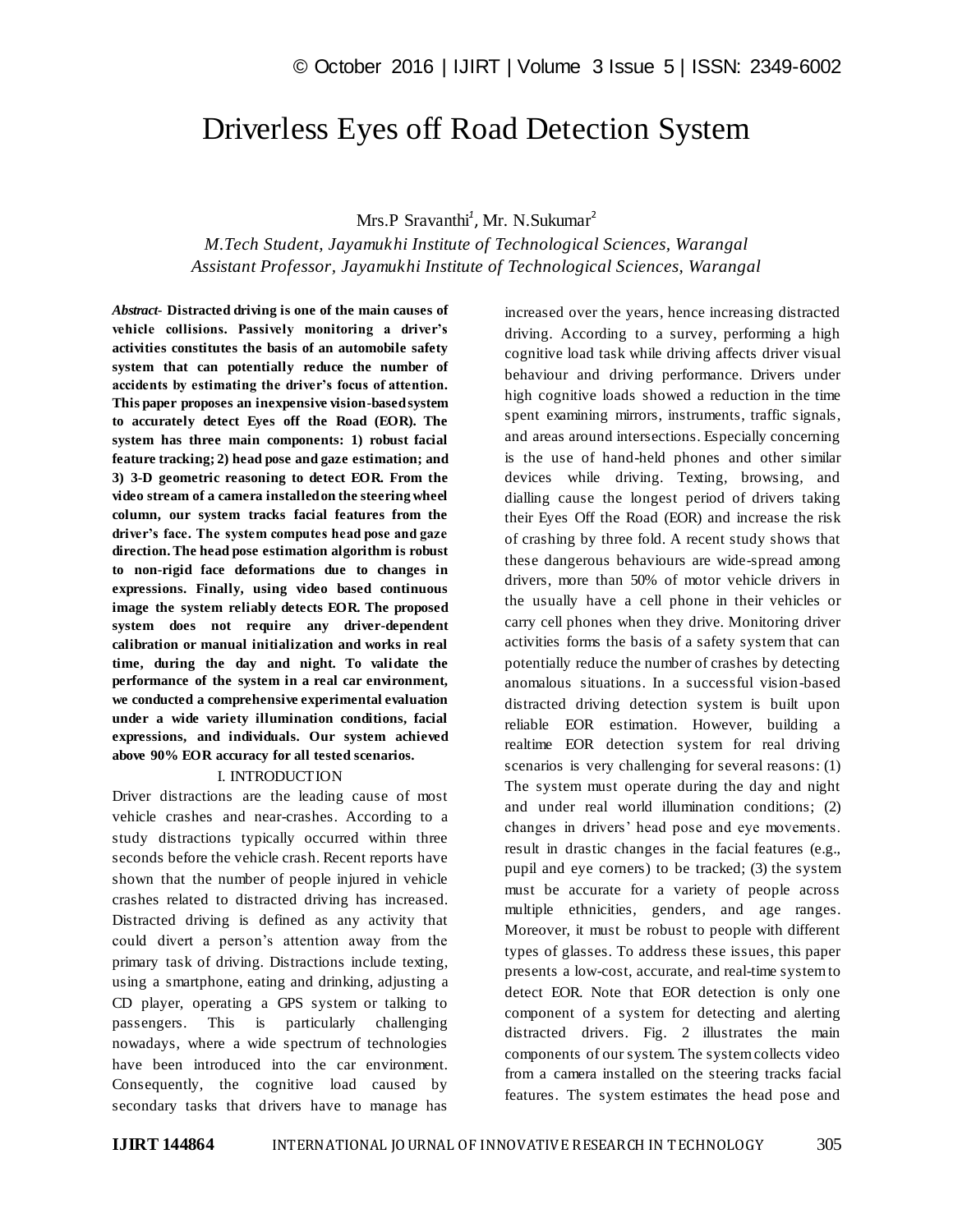gaze direction. Using 3D geometric analysis, our system introduces a reliable method for EOR estimation. Our system works at 25 FPS in MATLAB and does not require any specific driver dependent calibration or manual initialization. It supports glasses (including sunglasses) and operates during the day and night. The head pose estimation algorithm used that is able to handle driver facial expressions (i.e., yawning and talking), allowing reliable head pose estimation by decoupling rigid and non-rigid facial motion. Experiments ina real car environment show the effectiveness of our system.



# *Fig1: Camera arranged at the steering* II. SYSTEM DESCRIPTION

This section describes the main components of our system. There are six main modules: Image acquisition, facial feature detection and tracking, head pose estimation, gaze estimation and EOR detection. The image acquisition module is based on a low-cost camera placed on top.It facilitates the estimation of gaze angles, such as pitch, which is relevant for detecting when the driver is texting on a phone (a major threat to safety). (2) From a production point of view, it is convenient to integrate a CCD camera into the dashboard. On the downside, when the wheel is turning there will be some frames in which the driver's face will be occluded by the steering wheel. For night time operation, the system requires an illumination source to provide a clear image of the driver's face. Moreover, the illumination system cannot impact the driver's vision. To this end, an IR illuminator was installed on the car dashboard. Note that the proposed system does not suffer from the common drawbacks of near-IR based systems, because it does not rely on the bright pupil effect. They build an object appearance and shape representation by computing Principal Component Analysis (PCA) on a set of manually labelled data. Non-parametric shape model that is better able to

generalize to untrained situations (e.g., asymmetric facial gestures). Second, SDM uses a more complex representation (SIFT descriptor around the landmarks). This provides a more robust representation against illumination, which is crucial for detecting and tracking faces in driving scenarios.

This paper also proposes an automobile monitoring system using GPS module and GSM/GPRS technology and a ROR(camera based identification to provide better service and cost-effective solution for users. Vehicle monitoring systems were first implemented for the shipping industry because people wanted to know where each vehicle was at any given time. These days, however, with technology growing at a fast pace, automated vehicle tracking system is being used in a variety ways track and display vehicle locations in real- time. According to record data, one can observe the planet is encountering faster growth in Smartphone possession. Consequently, Smartphone clients are now more prevalent within the overall population than entrepreneurs of basic mobile phones. As Smart phones become more familiar to people and finding used in the lives, their influence on society is growing. The main driving force for this faster rise in Smartphone usage is the availability of a giant quantity of programs to fulfilthe needs of a range of clients. Inside our project we developed a Smart phone application combined with in-vehicle tracking device and video that can be recorded along with pre intimation. The Two parts interact to own most convenience for the clients simply because they become handy to follow vehicle locations in solidtime. A vehicle monitoring can be a prerequisite of the extremely basic function in many fleet management systems. A fleet management is the dealing with of the company's transportation fleet. The fleet management product is targeted at improving the conventional and efficiency of the marketplace by figuring out major obstructions on the road and monitoring real-time locations from the fleet into the spotlight. A lot of the vehicles monitoring systems are created by using GPS navigation and GSM technology. In vehicle monitoring systems, a vehicle location is considered the most significant components. The location and time information anywhere in the world is provided by using GPS navigation technology. For wireless data transmission, GSM and SMS technology are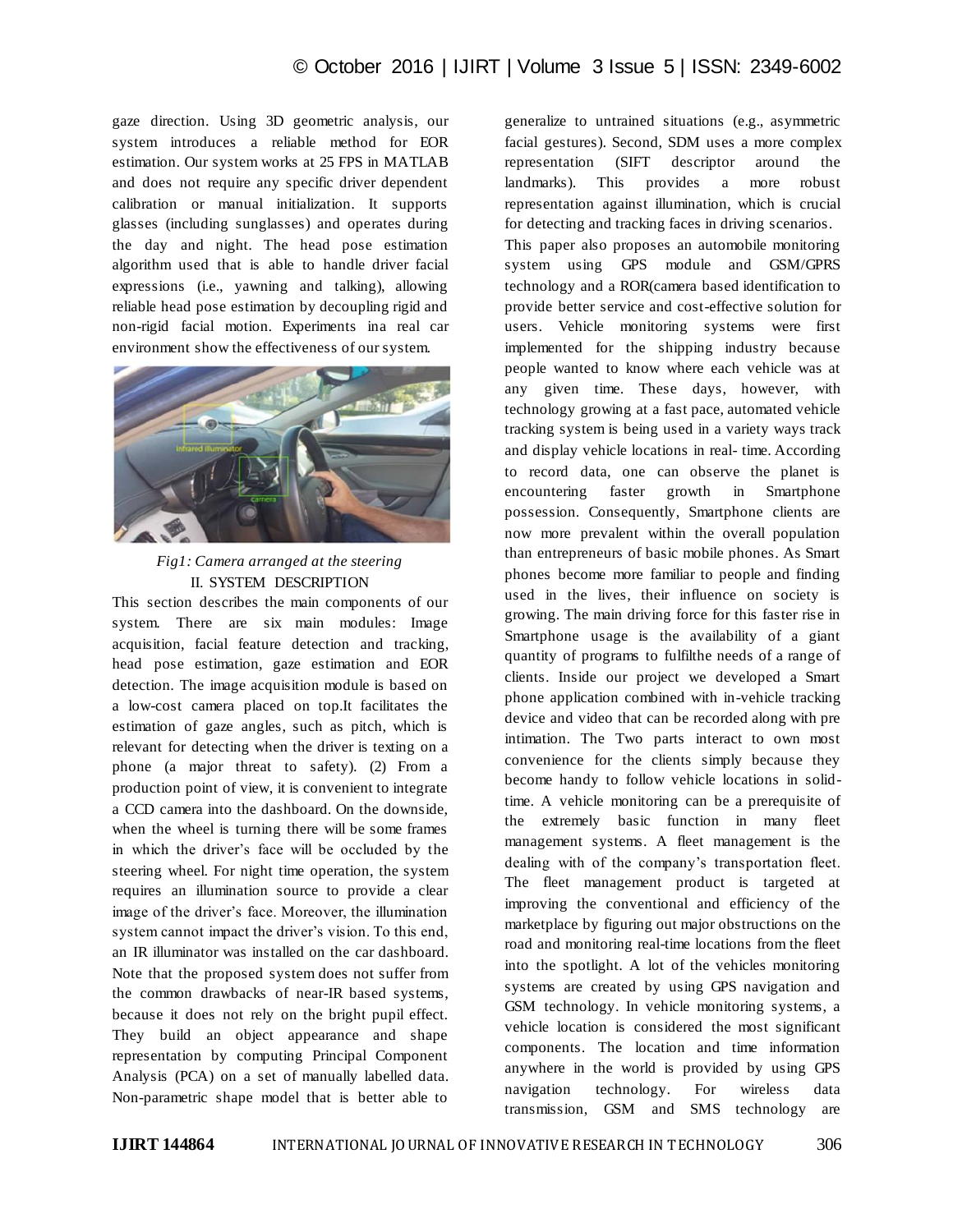generally used. The SMS technology through GSM network and GSM modem provide a user with vehicle location information. Use of SMS technologies has become popular because it does not require much cost. It is convenient and accessible way of transferring and receiving data with high reliability. Instead of using SMS, the recommended vehicle tracking system uses the Smartphone application to track and monitor a vehicle location obtained from the in-vehicle tracking device controlled by a ARM Processor. The essential reason behind a vehicle monitoring method is to follow a specific target vehicle or other objects. The monitoring device is able to relay information regarding the current location of the vehicle which is speed, etc. Nearly all such monitoring systems consist from the camera as usually placed in-vehicle and can be used monitoring motor bike, buses, and trains. The recommended method is getting Acquisition of an automobile's geographic coordinates and a vehicle's unique ID from an invehicle device in real time using the GPS navigation module, Transmission from the vehicle's location information and a vehicle's ID with a server carrying out a specified time interval while using the GSM/GPRS module, Database is built to store and manage received vehicle's location information, Every time a user necessitates automobile location, it might be accessed within the database and supervised on Google maps in solid-time employing a Smartphone application.



controlled having a microcontroller, hardware and software design techniques are crucial. The ARM7 microcontroller used since the brain to handle the vehicle tracking system. Arduino Shields can be used as the Gps navigation and the GSM/GPRS modules. A credit card applicator in program to handle them is written inside the C programming language, come up with and then saved to the microcontroller's flash memory.The GPS navigation in vehicle monitoring systems is generally familiar with provide clients with information such as the location coordinates, speed, time, and so on, anywhere on Earth. In this particular work, a GPS navigation module plus a GPS navigation receiver available within the Spark fun website, is adopted to implement the in-vehicle device. The GPS navigation module gets the navigation receiver with antenna. There are 2 slide switches then one push button switch. The GSM/GPRS module is accountable of establishing connections between in-vehicle oral appliances a web-based server for transmitting the vehicle's location information, using TCP/IP reference to the GSM/GPRS network. Cellular shield for just about any microcontroller includes all the parts needed to interface the microcontroller by getting an SM900 cellular module. The SM900 nick round the GSM/GPRS shield is a tight quad-band cellular module. A Sim and a cellular antenna are functionally needed for coping with a GSM/GPRS module [4]. The Sim produced by AT&T needs enough data quantity for testing. The GSM/GPRS module as well as the cellular antenna was bought through the Sparkfun website. A GSM/GPRS module, a SIM card (pre-compensated or from your phone), plus a cellular antenna are necessary to use the recommended vehicle tracking system. Items like modems utilize the so-referred to as AT instructions to communicate as well as other items. AT instructions are employed to control TCP/IP on SM900. The AT instructions for TCP/IP and their parameters for SM900 can be found. A HTTP communication happens usually through TCP/IP connection [2]. The traditional port for HTTP servers is 80.To have the ability to send data on the web, a power outlet connection needs to get established. In this particular work, the socket is useful for working with this particular server plus it enables clients to find out a TCP socket connection for delivering data.

In the development of the car monitoring system